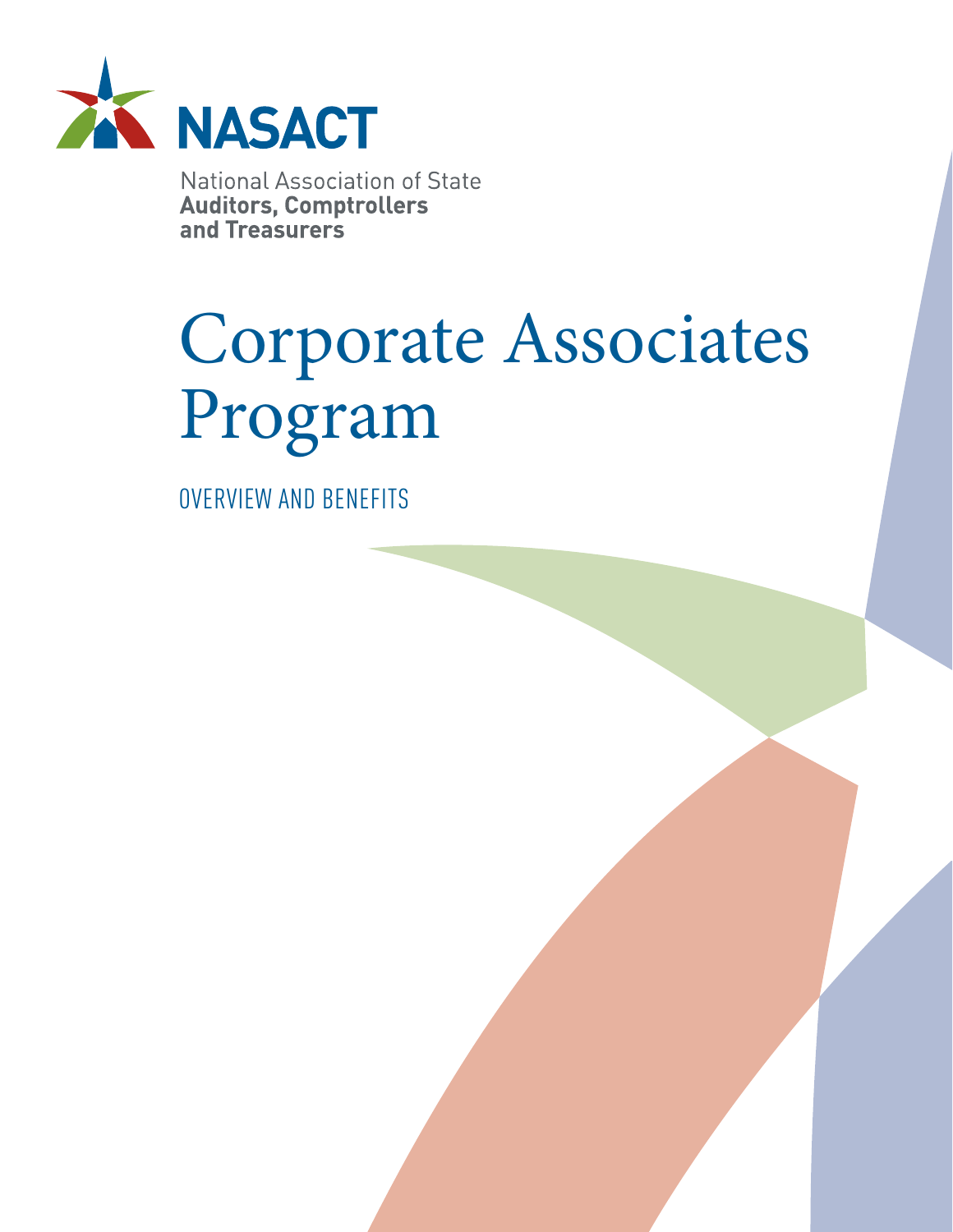### Program Overview

The Corporate Associates Program is NASACT's effort to facilitate partnership between the private sector and state government. The Corporate Associates Program offers companies various opportunities for exposure and participation at NASACT's annual conferences and copies of NASACT's publications.

Joining the Corporate Associates Program is simple: a four-tiered model provides different levels of involvement to matches different private sector marketing and messaging strategies. Whether your goal is networking, staying informed about state government finance, or participating in one of the premier conferences of the year for state government officials, the Corporate Associates Program offers these benefits and more.

## About NASACT's Annual Conference

NASACT's Annual Conference is a two and one-half day event held each August. The conference is designed to provide continuing education and networking opportunities for the elected or appointed state auditors, state comptrollers and state treasurers of the 50 states. Attendance at the conference ranges from 300-350 each year. Conference themes include government financial management, auditing, the municipal bond market, the economy, transparency, fraud case studies, standards updates, and business process best practices.

#### *Upcoming NASACT Annual Conferences*

- 2021: August 14-18 Marriot Marquis, San Diego, California
- 2022: August 20-24 Belmond Charleston Place, Charleston, South Carolina

## Speaking Opportunities

Corporate associates receive a number of benefits related to the NASACT annual conference each year. Speaking during a general or concurrent session, however, is not a guaranteed benefit.

To be eligible to speak on the program, a corporate associate must first be nominated by a NASACT member through the "Program Topics Survey," which is sent to NASACT members each January. All nominations from the survey will be reviewed by the Training and Professional Development Committee, which is responsible for making final decisions regarding speakers for the conference.

Corporate associates are welcome to let us know about projects they are coordinating with states. This information will aid in providing survey options based on current, timely state government activities.

#### Join the Program or Get More Information

To become a NASACT corporate associate or learn more, contact:

R. Kinney Poynter or Donna Maloy Executive Director, NASACT Conference Manager, NASACT Phone: (859) 276-1147 Phone: (859) 276-1147 kpoynter@nasact.org dmaloy@nasact.org dmaloy@nasact.org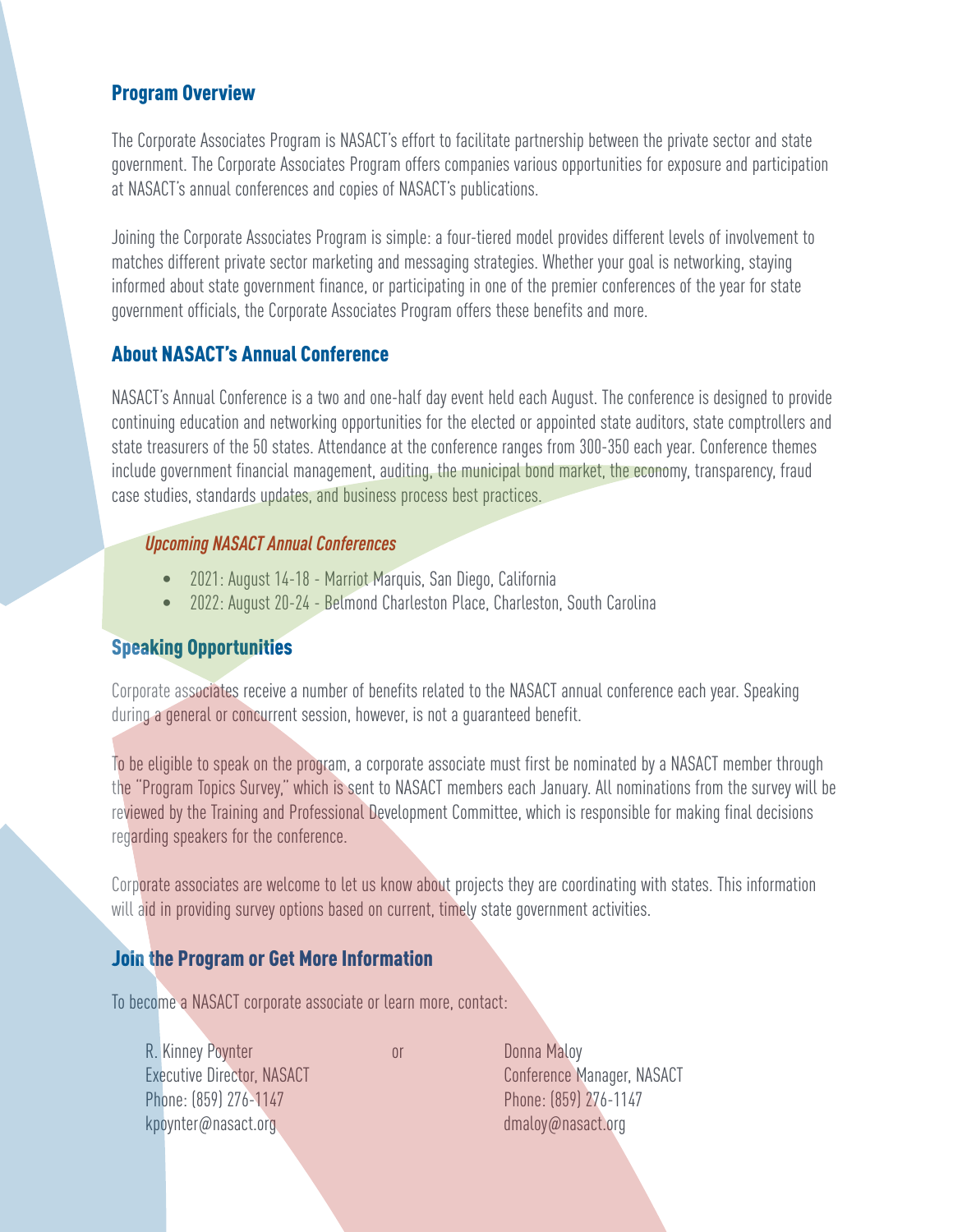## Corporate Associates Program Benefits

|                                                                                                                                                                                                                                                                                                                               | Platinum<br>$$45,000 +$ | Gold<br>\$25,000    | Silver<br>\$12,500                  | <b>Bronze</b><br>\$6,000 |
|-------------------------------------------------------------------------------------------------------------------------------------------------------------------------------------------------------------------------------------------------------------------------------------------------------------------------------|-------------------------|---------------------|-------------------------------------|--------------------------|
| Survey and webinar: An opportunity to<br>conduct a brief survey of NASACT members,<br>develop a white paper based on the research<br>and present research/paper at NASACT's<br>annual conference. <sup>1</sup> A follow-up webinar is also<br>possible if the research topic fits into NASACT's<br>webinar training schedule. | ✓                       |                     |                                     |                          |
| Rotating banner and prominent listing in<br>conference app.                                                                                                                                                                                                                                                                   | ✓                       |                     |                                     |                          |
| Guest article on website: An opportunity to<br>contribute a guest article that will be housed on<br>NASACT's website and featured in the weekly<br>email update. <sup>2</sup>                                                                                                                                                 | ✓                       | ✓                   |                                     |                          |
| <b>Conference input:</b> An opportunity to provide<br>input to NASACT's executive director and<br>conference committee chair on the NASACT<br>annual conference.                                                                                                                                                              | $\checkmark$            | ✓                   |                                     |                          |
| Tabletop display.                                                                                                                                                                                                                                                                                                             | ✓                       | ✓                   |                                     |                          |
| Sponsorship or co-sponsorship of a conference<br>event.                                                                                                                                                                                                                                                                       | ✓                       | ✓                   | $\checkmark$                        | ✓                        |
| Complimentary registrations to the conference.                                                                                                                                                                                                                                                                                | $\checkmark$<br>(8)     | ✓<br>(6)            | $\checkmark$<br>(4)                 | $\checkmark$<br>(2)      |
| Ad in the conference onsite brochure.                                                                                                                                                                                                                                                                                         | ✓<br>(full page)        | ✓<br>(half<br>page) | $\checkmark$<br>(quarter<br>page)   | ✓<br>(business<br>card)  |
| Sponsor ribbon on conference name badge.                                                                                                                                                                                                                                                                                      | ✓                       | ✓                   | ✓                                   | ✓                        |
| Verbal recognition at conference meal function.                                                                                                                                                                                                                                                                               | $\checkmark$            | ✓                   | $\checkmark$                        | ✓                        |
| Item in conference registration bag.                                                                                                                                                                                                                                                                                          | ✓                       | ✓                   | ✓                                   | ✓                        |
| Listing on NASACT's website.                                                                                                                                                                                                                                                                                                  | $\checkmark$<br>(logo)  | ✓<br>(logo)         | $\checkmark$<br>(hyperlink<br>only) | ✓<br>(hyperlink<br>only) |
| Complimentary copies of NASACT publications<br>including:<br><b>NASACT Directory</b><br>Auditing in the States<br><b>State Comptrollers: Technical Activities</b><br>٠<br>and Functions                                                                                                                                       | ✓                       | ✓                   | ✓                                   | ✓                        |

1 Surveys, white paper themes, and final presentations are subject to approval by NASACT.

2 Article scheduling, topics, length, and final content are subject to approval by NASACT. Article must cover a technical issue or government case study. Pure marketing articles will not be permitted.